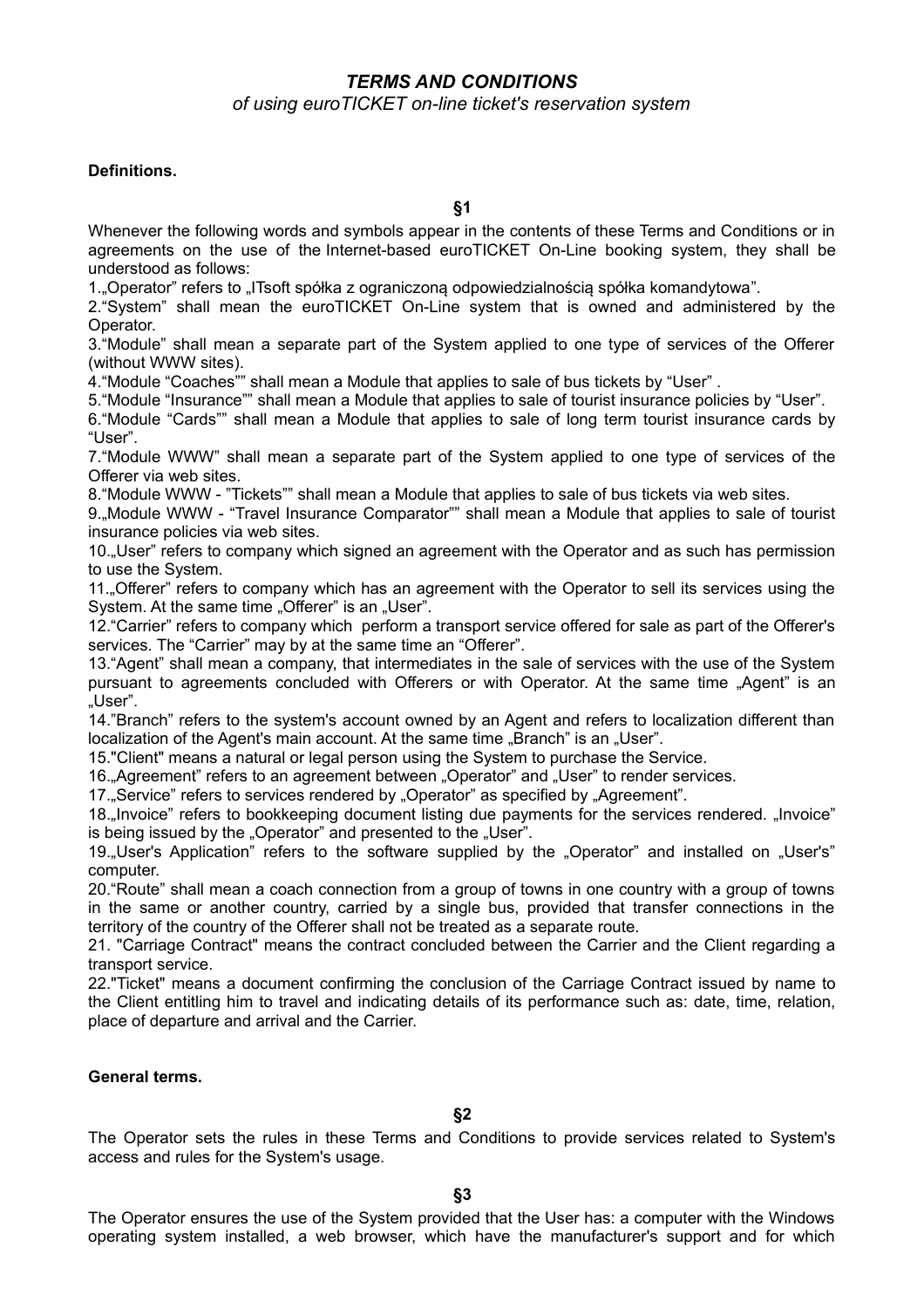security patches are issued, User's Application installed, User's computer has an access to the internet, User fulfills other technical requirements such as proper configuration of the firewall, etc., necessary to provide proper communication between User's computer and the System.

#### **§4**

The Operator provides services to the User to the extent specified in the System's User Agreement and according to its terms.

#### **Steps to sign the Agreement.**

**§5**

1.The Agent shall fill in a System Order form on the WWW site providing data necessary for the conclusion of the Agreement, specifying the Modules that he wishes to use and accepting the Terms and Conditions contained in this document.

2.Based on the information provided by the User system generates an Agreement in the .pdf format.

3.Agent sends to the Operator two signed copies of the Agreement sealed with the company seal. One of the copies signed by Operator is sent back to the Agent.

4.If the Agent marks any options relating to the use of any of the Modules in the form on the Operator's web site, this shall be tantamount to the Agent being obliged to pay a potential fee to the Operator for the configuration of such Modules within 7 days from the signing of the Agreement, pursuant to the Schedule of Fees for Agents of euroTICKET On-Line System, available at www.euroticket.pl.

5.Within 7 days from the payment of the fee that is referred to in section 4, the Operator shall issue and send an Invoice to the Agent.

6.In the cases requiring further clarification (such as sending non complete documentation), the Operator can ask for missing documents which will result in delays of signing of an Agreement.

7.Agreements with Offerers are concluded under individual arrangements with the Operator.

8.The Operator reserves the right to refuse signing Agreement with the User without giving any reason. User will be notified of such fact within 7 business days from the date the Operator receives from the User signed and sealed Agreement.

9.By signing an Agreement User agrees to the data processing to the extent necessary for implementation and rendering of the services. The Operator is entitled to process the data after termination of an Agreement, to the extent necessary for settling of the accounts or processing of other claims.

10.By accepting these Terms and Conditions pursuant to Art. 19, the User shall express his consent to being sent invoices electronically in any electronic format.

#### **System installation and usage.**

**§6**

1.Upon receipt of the Agreement Operator forwards to the User within specified time limit basic information (user names, passwords, licence keys) allowing the User to access installation software and properly install application on the set number of computers.

2.Passwords, Licence Keys, etc. Are transmitted to the User electronically via e-mail and contain as well installation documentation.

3.Installation is being done by the User.

4.Operator may allow User's access to selected modules without a need to install them on the User's computer. In such case, access to the System will be provided with the use of internet browser.

**§7**

The Operator provides the User with uninterrupted system access every day, 24 hours a day, at an annual availability ratio (SLA) of 95%. However, we reserve the right to interrupt access to the system for technical reasons, in particular related to system maintenance or other causes beyond the control of the Operator and in accordance with the provisions contained in §12 of this Terms and Conditions.

## **The conditions and extent of services.**

**§8**

1. Within the framework of the System - "Coaches" Module, the Operator provides: a)Sale of the three kinds of coach tickets: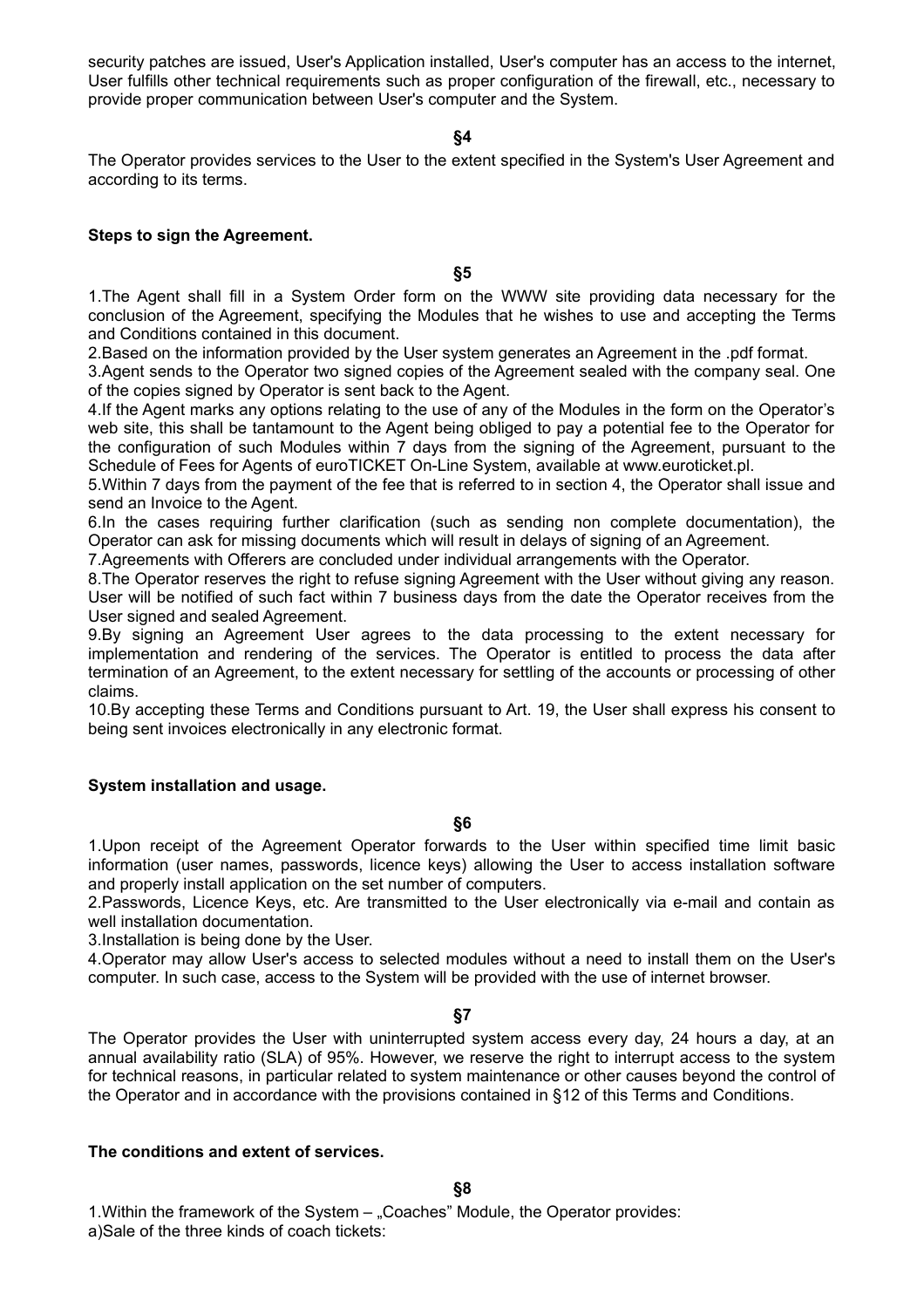- One way,
- Return,
- Open,

b)Booking of the three kinds of coach tickets:

- One way,
- Return,
- Open,

c)Making changes to the tickets:

- Setting return date for an Open ticket,
	- Changing departure date,
	- Changing return date,
	- Ticket's return,
	- Return of the return portion of the ticket,
	- Ticket's cancellation,
	- Confirming booking,
- Booking cancellation,

d)Printout of accounting reports,

e)Blank ticket's management,

f)Management of the Frequent Customers database,

g)Changing price of the offered tickets,

h)Management of the coach fleet and assignment of the passengers to the particular coaches,

i)Sale management with the use of tickets limits,

j)Printout of passengers lists.

 $2.$  Within the framework of the System  $-$  "Insurance" Module, the Operator provides:

a)Sale of the insurance policies,

b)Calculation (prior to the sale) of insurance premiums,

c)Policy printout,

d)Changing policy:

- Policy cancellation,
- Shortening policy duration,
- Extending policy,
- e)Printout of accounting reports.

3. Within the framework of the System - "Cards" Module, the Operator provides:

a)Sale of the insurance cards,

b)Printout of the certificate confirming the purchase of the card and conclusion of insurance,

c)Search of sold cards and cancellation of thereof,

d)Printout of accounting reports.

4.Within the framework of the System – Module WWW "Tickets", the Operator provides:

a)Sale of coach tickets,

b)Operations on coach tickets,

c)Print-outs of accounting reports.

5.Within the framework of the System – Module WWW "Travel Insurance Comparator", the Operator provides:

a)Comparison and sale of travel policies,

b)Policy printout,

c)Sending the policy to the e-mail address.

5.The Operator may make Modules available in the System other than those described in section 1, 2, 3, 4 and 5. The introduction of a new Module to the System shall not constitute a basis for amending the Terms and Conditions.

6.The scope of services made available for the User in individual Modules depends, in particular, on the specific Offerer, rights assigned to the User, etc. and may differ from that given in sections 1, 2, 3, 4 and 5.

7.Bookings completed, i.e. bookings made in the "Coaches" Module and that have not been removed or changed into a ticket before the departure date shall be treated as sold tickets for the purposes of settlements with the Offerer.

**§9**

1.The Offerer which sell bus tickets in the System, which is not at the same time also the Carrier, is responsible for resulting from the Contract the actions of the Carrier, performing transport under its offer, as for its own.

2.The Offerer undertakes to place in the System a complete offer of its services and to immediately inform the Operator about changes in its offer or launchich of the new services.

3.The Offerer undertakes to set in the System prices and availability of free places at the level no worse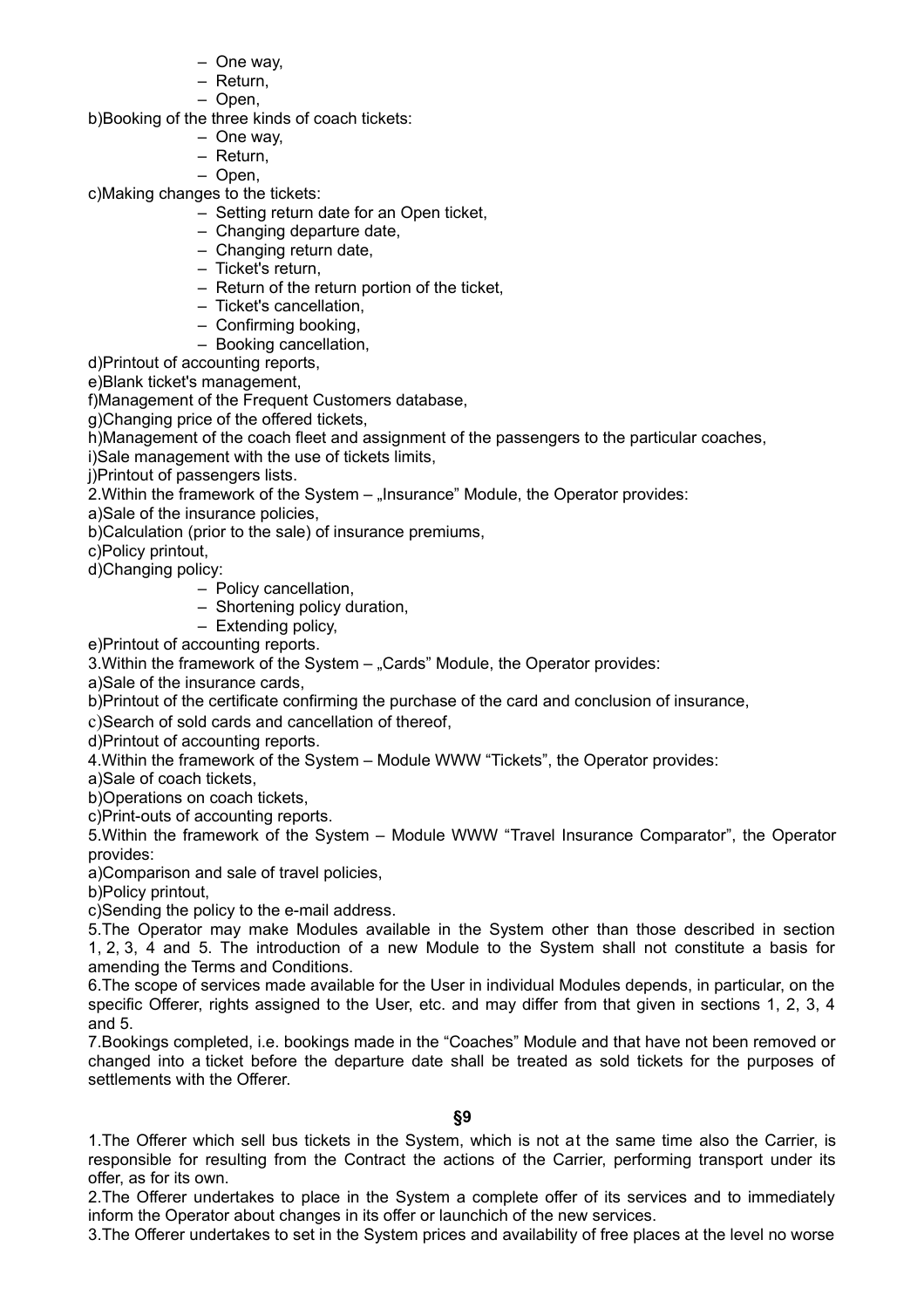than in other systems or used for own sales conducted by the Offerer.

4.The Offerer is solely responsible for the proper performance of the Carriage Contract, including its timeliness, compliance with the parameters indicated on the Ticket and the standard of the service.

5.The Offerer undertakes to inform Clients and its Agents about coach delays of more than 1 hour and about course cancellations at least 24 hours before its performance.

6.The Offerer undertakes to inform Operator about coach delays of more than 1 hour and about course cancellations at least 24 hours before its performance with the use of the tools provided by the Operator in the System.

7.In the event of a delayed arrival of the bus to the bus stop indicated in the Ticket above 2 hours, the Client is entitled to a refund of 100% of the price of the purchased Ticket.

8.If the Client has a Ticket issued in the System and the Carrier refuses to enforce the Carriage Contract due to the lack of seats on the bus or for another reason lying on the side of the Carrier, the Client is entitled to a refund of 100% of the price of the purchased Ticket. In addition, the Client has the right to travel for free on another route of this Carrier on the same relation or ro refund the cost of purchasing of a Ticket in the System for an analogous connection of another Carrier, within 24 hours from the date of the departure indicated in the Ticket.

9. In the event of cancellation of the course by the Carrier or in cases described in point 7 and 8 of this paragraph, the Operator will allow a 100% refund of the Ticket price without the confirmation from of the Offerer and shall inform the Offerer, Agent and Client about this fact on available contact data.

10.In the event of cancellation of the course by the Carrier or in cases described in point 7 and 8 of this paragraph, the Agent and Operator have the right to charge a commission for the sale of this Ticket in full amount. Calculation of the above commission can be performed outside of the System or in the System using the settlements provided by the Operator.

11.The Client has the right to make a complaint regarding improper performance of the transport service directly to the Offerer or through an Agent or Operator.

12.The Offerer is required to indicate the person responsible for handling complaints and provide an email address for sending it.

13.The Offerer undertakes to handle the complaint within 14 days from the sending it to the email address indicated in point 12.

14.The Complaints not handled by the Offerer within the time limit indicated in point 13 are considered justified. In this case, the Agent via the Operator will satisfy the Client's demands and the incurred costs together with the costs of handling complaints will be charged to the Offerer.

# **§10**

1.Modifications to any of the information in the System required by the Offerer shall be preceded by the written confirmation sent to the Operator by electronic means in an acceptable format. This in particular applies to route schedules, pricing, conditions of service, tariffs, fees, terms and conditions of insurance, insurance documents and permissions. The Operator shall provide the Offerer requirements as to the format of required changes and other data necessary for their implementation.

2.The Operator may refuse to implement the required changes are transmitted in format different than required or if changes contain incomplete data.

3.Modifications mentioned in point 1, are made by the System Operator or by the Offerer's appointed offer administrator.

4.Modifications mentioned in point 1, will be introduced no later than within 10 business days counting from the next day after proper request is made.

5.User is explicitly forbidden to enter in the System illegal content. In the event the Operator receives reliable information about such forbidden usage, the Operator will block access to such data and can't be hold liable for any damages resulting from such action.

#### **§11**

1.User is prohibited from passing software received from the Operator to anyone not being a party to the Agreement.

2.The Operator may introduce updates and changes to the application used to communicate with the System. User is obliged to use most recent versions of the software provided by the Operator.

#### **Termination of services.**

## **§12**

1.The Operator may suspend the provision of some or all services to the User (i.e, "blocking the sale", "suspending access to the System", "suspend data modification mentioned in §10) who fails to make payment of the amounts due, as indicated in the Invoice, within the time specified in the Invoice. These suspensions of services will apply until all outstanding invoices are settled by the User.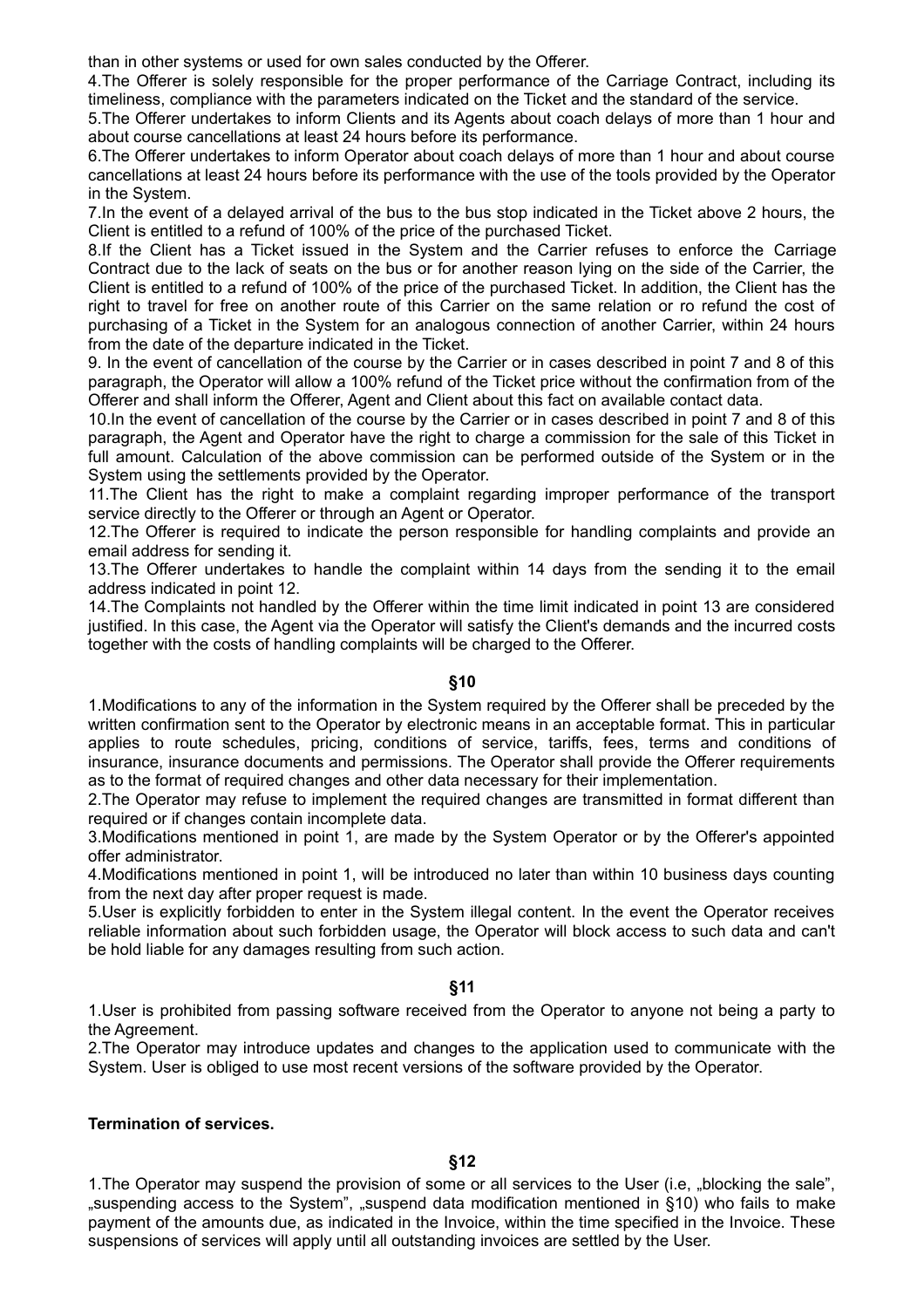2. The Operator may suspend services in the event of gross violations of "The Terms and Conditions" until such time when such usage no longer takes place and all possible damages are addressed.

3.The day when the Operator's bank account has been credited or when the authorisation centre has provided information that payment has been made online shall be deemed as the payment date of the amounts due under the Invoice.

4.Limiting or suspending services as mentioned in points 1 or/and 2 doesn't affect the fees for which User will be invoiced nor the dates these payments are due.

#### **Operator's liabilities.**

**§13**

1.The Operator shall not be liable for any damages arising from improper use of the application by the User, damages to the User hardware, damages to the operating system or any other software installed on the User's computer.

2.The Operator shall not be liable for failing its obligations under the Agreement, if this is the result of force majeure (a sudden event, which could not be anticipated prior to the signing of the Agreement and which are not being caused by the negligence of the Operator).

3.The Operator shall not be liable for any damages resulting from failure of telecommunications links, and information systems that are not under direct control of the Operator.

#### **§14**

1.User is entirely responsible for all activity carried out in the System by people using his/her account. 2.If the User notices that the account assigned to him/her is being used by somebody else without his/her consent, User must immediately notify the Operator that such situation took place.

3.User acknowledges that he/she will never take any action to breach System security module, take control of security module and identification accounts nor in any case compromise the System security. User acknowledges that he/she has been notified that such an action will bring full liability claims by the Operator.

**§15**

1.The Operator and the User are obliged to mutual confidentiality of the terms of the Agreement and any other information obtained during the implementation of the Agreement. Information may be used only i solely for the purposes related to fulfilling the terms of the Agreement.

2.The operator has the right to list the names of its Users and the presentation of the general scope of services provided on their behalf for the purposes of marketing and advertising, unless the Agreement states otherwise.

3.The Operator guarantee security of the data stored in the system and confidentiality of the information contain within this data according to the IT industry standards.

4.Any information referred to in points 1 and 2 may be provided to third parties only in cases where required by the law.

5.In no event shall the liability of the Operator and its employees, agents, subcontractors and other entities remaining in the legal relationship with the Operator in regards to the operation of the System, exceed the monthly license fee for a User or the amount of 1000 PLN, whichever is less.

#### **Claims and Complaints.**

**§16**

1.User may lodge a complaint, on the failure or improper implementation of the Agreement by submitting it in writing to the mailing address of the Operator or by e-mail to biuro@euroticket.pl using "Complaint" as an e-mail subject.

2.Complaint submitted in writing or sent electronically requires confirmation by the Operator in writing or electronically within 5 business days from the date of receiving such complaint.

3.Complaint should contain:

a)User's name (identification) together with the mailing address,

b)Subject of complaint,

c)Facts and documents to substantiate the complaint,

d)The amount of compensation or other specification of in lieu of payment.

e)User's signature if complaint is made in writing and mailed to the Operator.

4.The complaint may be made within 1 month from the date on which the event took place. In case if complaint applies to invoices User has 1 month from the date the invoice has been received. All